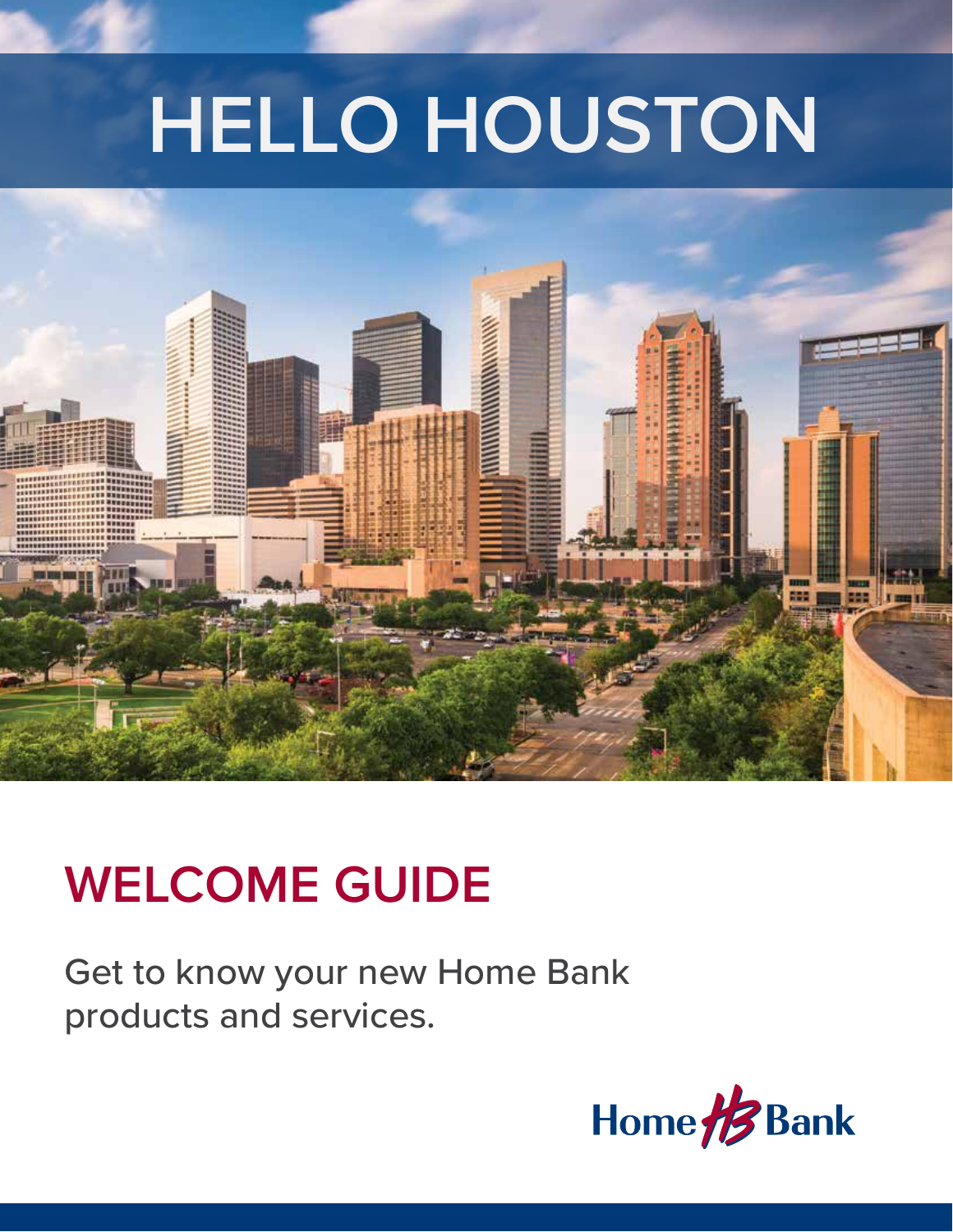#### **A SPECIAL MESSAGE TO OUR NEW CUSTOMERS**

**Over the weekend of June 24, 2022, your Texan Bank accounts will convert to Home Bank accounts. Beginning Monday, June 27, you will have access to all Home Bank resources: both in person and online at www.home24bank.com.** 

**This guide explains the upcoming changes to your accounts. If you have questions, or would like additional information about Home Bank products and services, please visit our website or call our friendly Customer Care team at 866-401-9440. We look forward to seeing you and appreciate the opportunity to serve you.**

Dear Valued Client,

At Home Bank, we believe banking extends well beyond city, county, and even state lines. However, no matter how far technology advances, one simple truth remains intact: personal service will never grow obsolete.

For more than 114 years, it has been our company's mission to be there as an advocate, trusted advisor, and friend to families and businesses – serving as a bedrock in our communities. It is a position we share with Texan Bank, and it is a promise we intend to uphold for you, our newest customers, as we move forward.

At Home Bank, you'll see the same friendly faces and receive the same great service — only with more locations, more combined experience, more tools to serve you, and an even stronger financial presence in the communities you call home.

Home Bank is a nationally chartered bank headquartered in Lafayette, La. We offer a full range of deposit, loan, and investment products at banking centers in some of the most vibrant and growing regions of Louisiana and Mississippi: Lafayette, New Orleans, Baton Rouge and Natchez. We're excited about our expansion into Houston and believe it will enhance our service footprint in new and exciting ways.

As a customer you can access your accounts through multiple channels, including online, via our mobile app and, of course, in person at any of our convenient locations. Our goal is to make your banking experience simple so that you can spend more time doing what is important to you or your company.

Sincerely,

John W. Bordelon President & CEO Home Bank



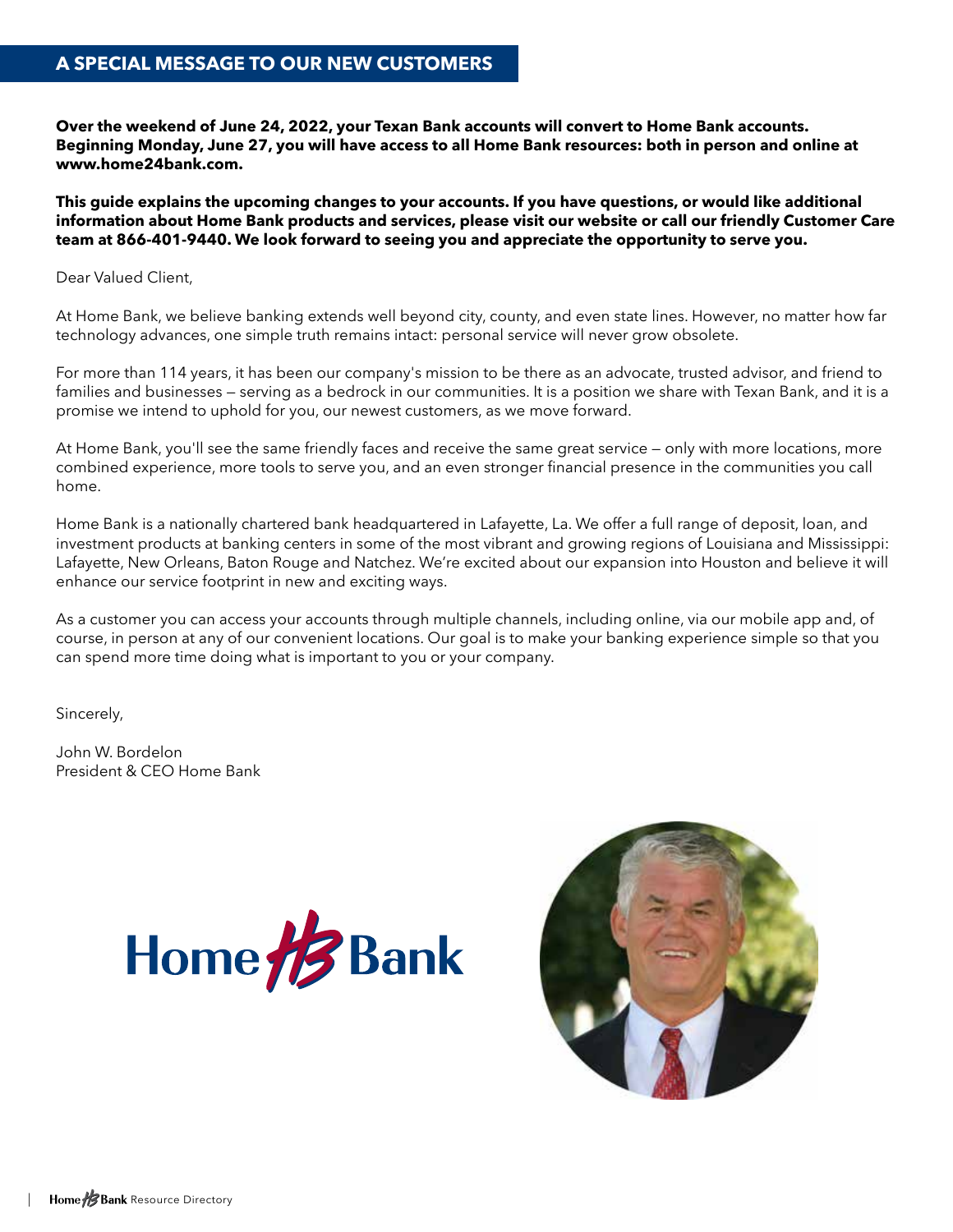## What's Changing

**Bank Name:** Texan Bank will change to Home Bank.

**Account Number & Routing Number:** Your bank routing number will change to Home Bank's routing number: 265270303.

**Debit Cards:** You will receive new Home Bank debit card(s) in the mail approximately 10 days prior to systems conversion. See page 12 for details.

**Website:** The Home Bank website is www.home24bank.com.

#### **Customer Care & Telebanc Phone Numbers:**

Home Bank Customer Care: 866-401-9440 Home Bank Telebanc: 866-549-9430

## What's Not Changing

**Branch Locations:** All Texan Bank locations will remain open and join Home Bank's convenient branch locations across South Louisiana and Western Mississippi.

**Checks:** Although your routing number will be changing, you may continue to use your existing checks until you order new checks. See page 14 for details.

Your Bankers: You'll see the same friendly faces at your local branches.

**Phone Numbers:** Phone numbers for bankers will remain the same.

**Service:** You will continue to receive great service. If you need assistance along the way, let us know!

## Timeline for Conversion to Home Bank

Prior to Friday, June 24 – Review this guide for important details about your accounts and services. Ask your banker any questions you may have about these upcoming changes. We're here to help!

| Mid-June                             | Look for your new Home Bank debit card in the mail if you have a current<br>Texan Bank debit card. You may begin to use your new card on Monday,<br>June 27. Please do not discard your Texan Bank card until June 27.                                                                                                                  |
|--------------------------------------|-----------------------------------------------------------------------------------------------------------------------------------------------------------------------------------------------------------------------------------------------------------------------------------------------------------------------------------------|
| Friday,<br>June 24                   | Online banking, mobile banking, and Bill Pay service through Texan Bank<br>will stop at 3 p.m. Friday, June 24. Get more details about these services in<br>the Q&A on page 13.                                                                                                                                                         |
| Friday,<br>June 24                   | All Texan Bank branch locations will close at 3 p.m., Friday, June 24, and<br>will remain closed through Sunday, June 26.                                                                                                                                                                                                               |
| Friday, June 24 -<br>Sunday, June 26 | Bank systems conversion will take place Friday-Sunday, June 24-26.<br>Over this weekend, you can make purchases as usual with your Texan Bank<br>debit card and checks. Texan's website, bill pay service, Telebanc service<br>and mobile banking will not be available. At ATMs, balance inquiry and<br>transfers will be unavailable. |
| Monday,<br>June 27                   | Welcome to Home Bank! You may now bank at any Home Bank location.<br>You may also begin visiting www.home24bank.com for online banking and<br>calling the Home Bank Contact Center with questions at 866-401-9440.                                                                                                                      |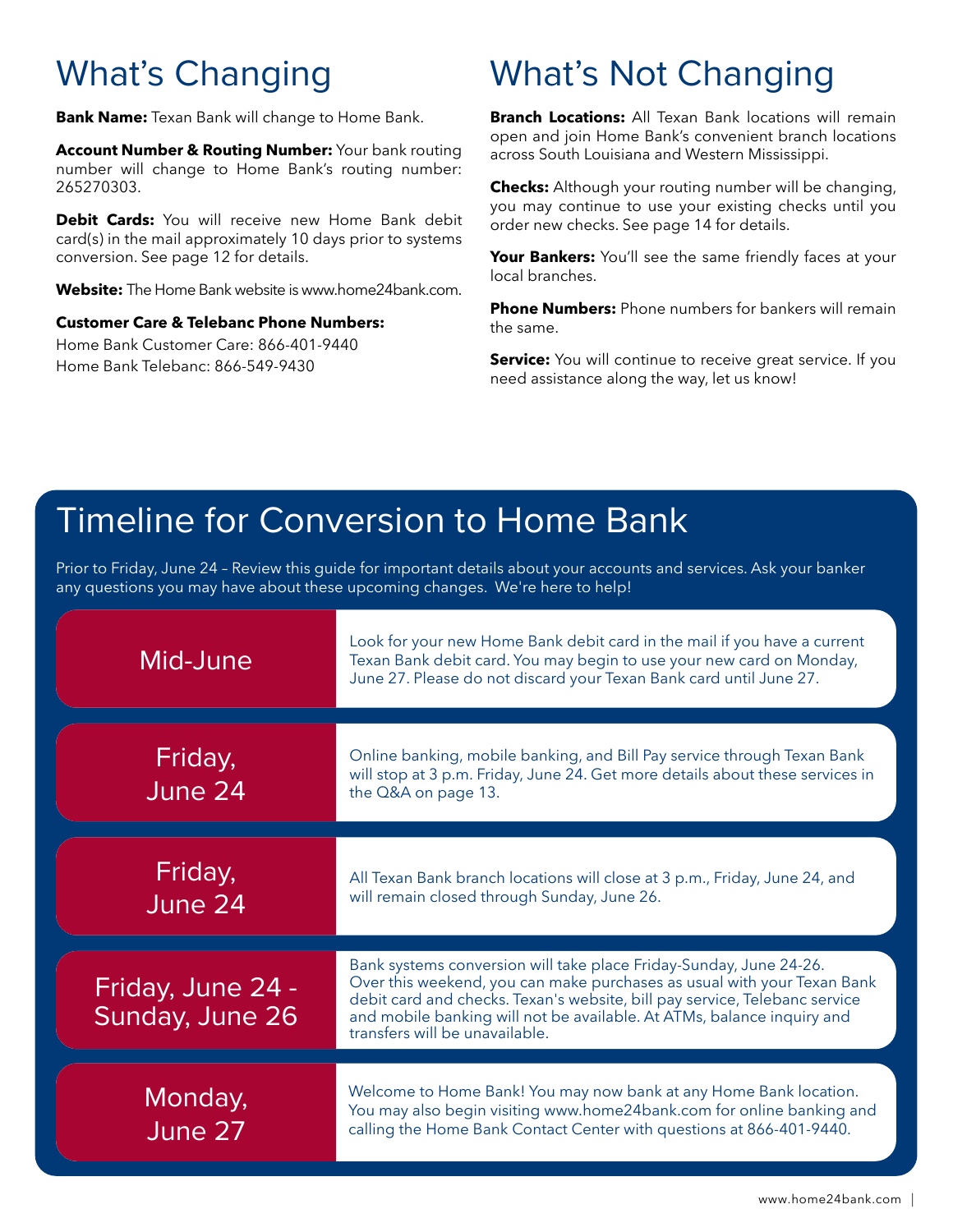**"Our company has always focused on serving our customers and communities with a professional team of bankers. Home Bank shares the same focus. With a broader range of products and services, we believe the combined companies will achieve great success."** 

**- Kenny Koncaba, Texas Market President - Kristi Koncaba, Director of Partnership Development**

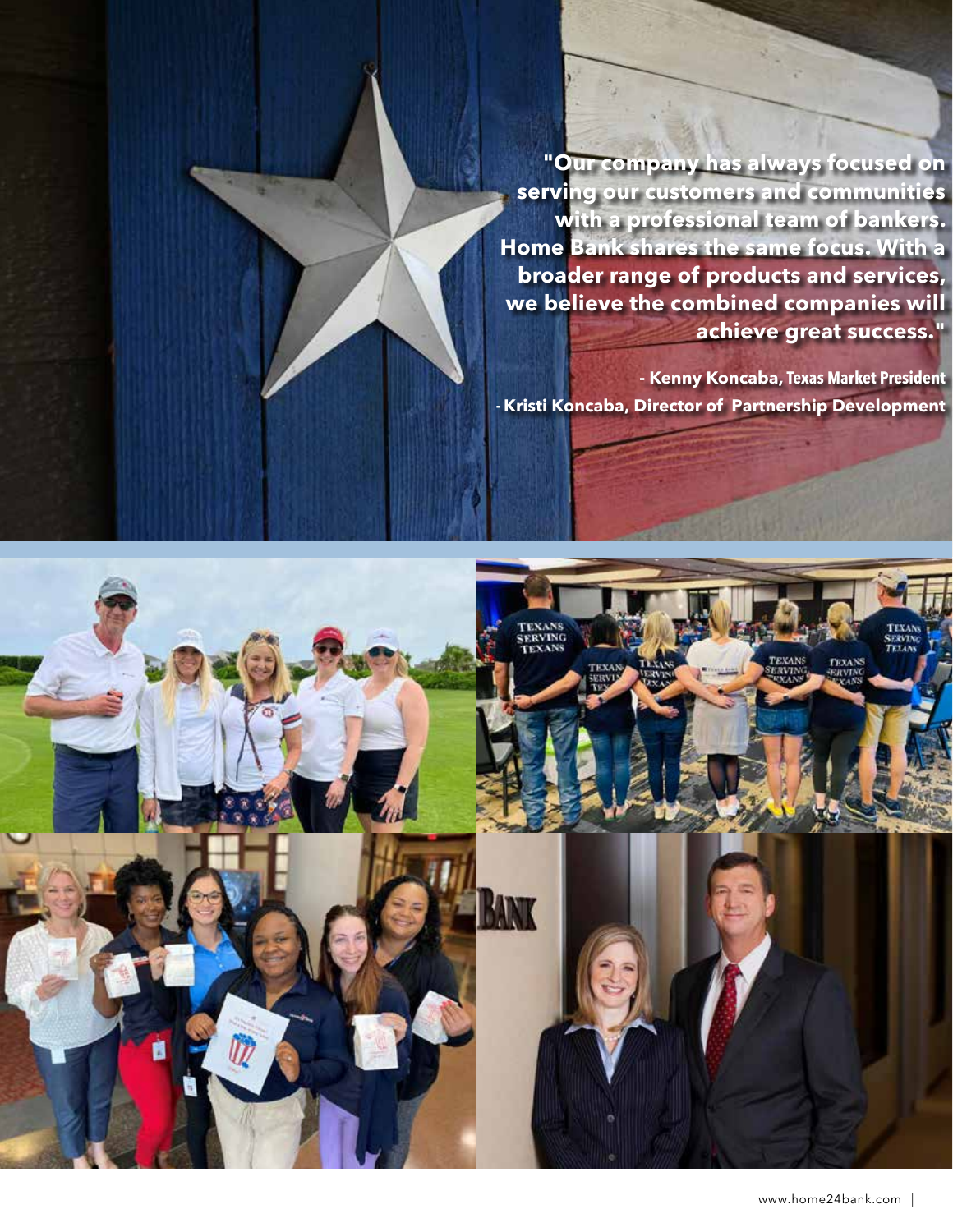## **43 LOCATIONS TO SERVE YOU!**



#### Texas:

- 12941 Gulf Freeway Houston, TX 77034 281-276-1885
- 12946 Dairy Ashford Rd., Ste. 100 Sugarland, TX 77478 281-276-1808
- 105 E. Parkwood Ave., Ste. 101 Friendswood, TX 77546 281-276-1851
- 251 W. Medical Center Blvd., Ste. 101 Webster, TX 77598 281-276-1889
- 3738 Westheimer Road Houston, TX 77027 281-276-1893

### Acadiana:

- 503 Kaliste Saloom Rd. Lafayette, LA 70508
- 1245 Camellia Blvd. Ste 100 Lafayette, LA 70508
- 1001 Johnston St. Lafayette, LA 70502
- 1020 Coolidge Blvd. Lafayette, LA 70503
- 2810 Johnston St. Lafayette LA 70503
- 4202 Johnston St. Lafayette, LA 70503
- 100 Albertson Pkwy. Broussard, LA 70518
- 5028 Ambassador Caffery Pkwy. Lafayette, LA 70508
- 1219 Albertson Pkwy. Broussard, LA 70518
- 806 Veterans Dr. Carencro, LA 70520
- 301 S Main St. St. Martinville, LA 70582
- 4421 Catahoula Hwy. St. Martinville, LA 70582
- 1021 Bridge St. Hwy. Parks, LA 70582
- 800 I-10 S Frontage Rd. Scott, LA 70583
- 357 Odd Fellows Rd. Crowley, LA 70526
- 128 E Academy Ave. Jennings, LA 70546
- 102 S Adams St. Welsh, LA 70591
- 114 N Main St. Church Point, LA 70525
- 805 Main St. Elton, LA 70532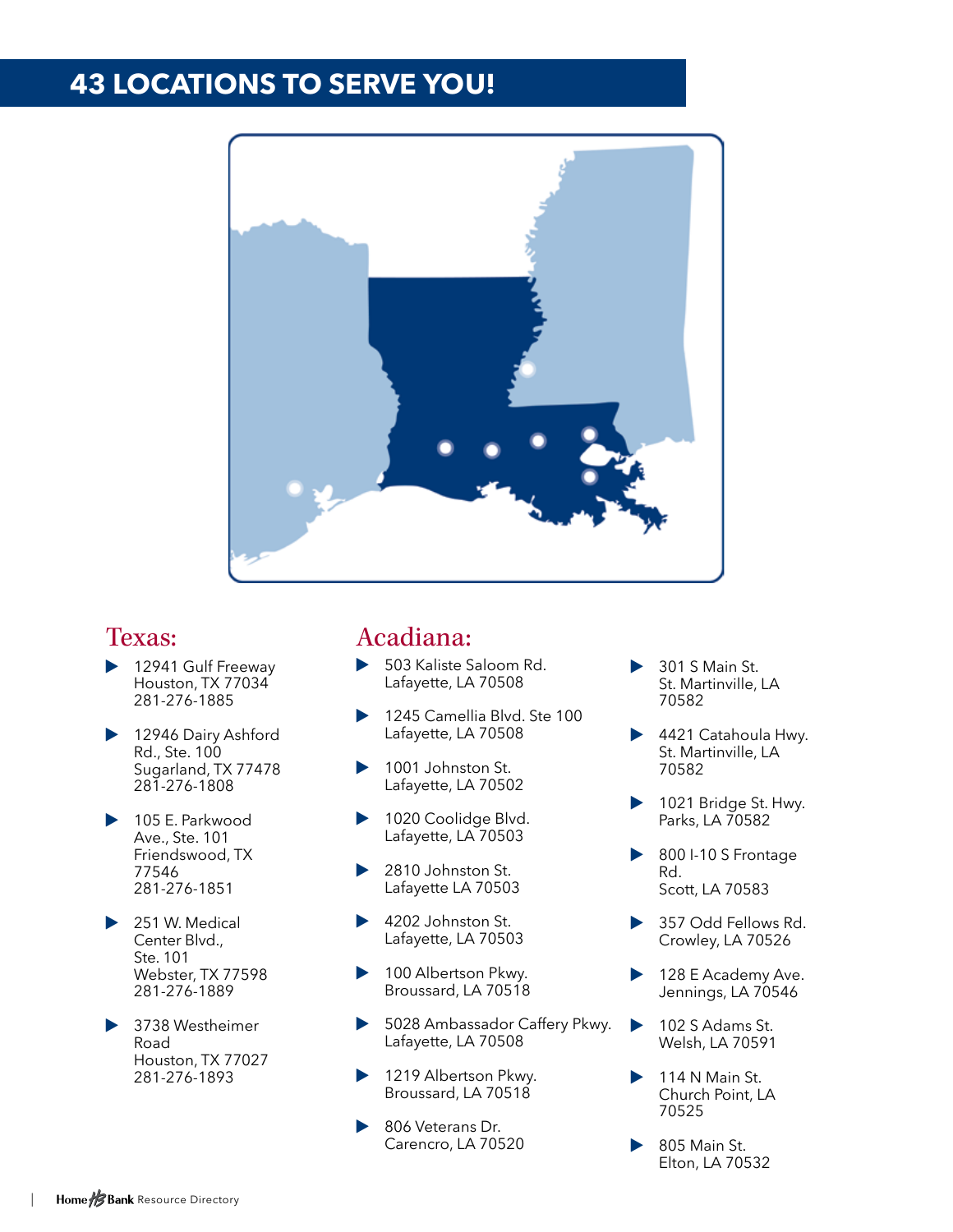## Baton Rouge:

- 5302 Corporate Blvd. Baton Rouge, LA 70808
- 9659 Anitoch Road, Ste. 101 Baton Rouge, LA 70817
- 10563 S. Glenstone Pl. Baton Rouge, LA 70810
- 3254 Sherwood Forest Blvd. Baton Rouge, LA 70816

## Northshore:

- 1750 N. Columbia St. Covington, LA 70433
- 69291 Hwy 21 Covington, LA 70433
- 1305 N. Causeway Blvd. Mandeville, LA 70471
- $\triangleright$  82255 Hwy 25 Folsom, LA 70437
- 2037 E Gause Blvd. Slidell, LA 70461
- 70963 Hwy 59 Abita Springs, LA 70420

## New Orleans:

- 1600 Veterans Blvd. Metairie, LA 70005
- 4401 Transcontinental Dr. Metairie, LA 70006
- $\blacktriangleright$  3915 Canal St. New Orleans, LA 70119
- 5435 Magazine St. New Orleans, LA 70115
- 1105 S. Clearview Parkway Jefferson, LA 70121
- 1800 Manhattan Blvd. Harvey, LA 70058

## Natchez:

- $\blacktriangleright$  500 Main St. Natchez, MS 39120
- $\blacktriangleright$  411 Hwy 61 North Natchez, MS 39120
- 55-A Sgt. S. Prentiss Dr. Natchez, MS 39120

#### **TEXAS LOCATION HOURS**

**Lobby Gulf Freeway, Sugarland, Friendswood, Clear Lake**  Monday-Friday: 9 a.m. to 5 p.m.

**River Oaks** Monday-Friday: 9 a.m. to 5:30 p.m.

#### **Drive-Thru**  Monday-Friday: 9 a.m. to 5:30 p.m. *River Oaks has no Drive Thru service.*

#### **CONTACT CENTER & MORE**

**Contact Center:** 866-401-9440 **Contact Center Hours:** Monday-Friday 8 a.m. to 6 p.m. Saturday 8 a.m. to 2 p.m.

#### **Other Locations - Hours & Info**

Get details about other locations, including hours and phone numbers, at www.home24bank.com/locations.

# Snap. Send. Go.

## Deposit checks from anywhere with our mobile app.

home24bank.com/mobile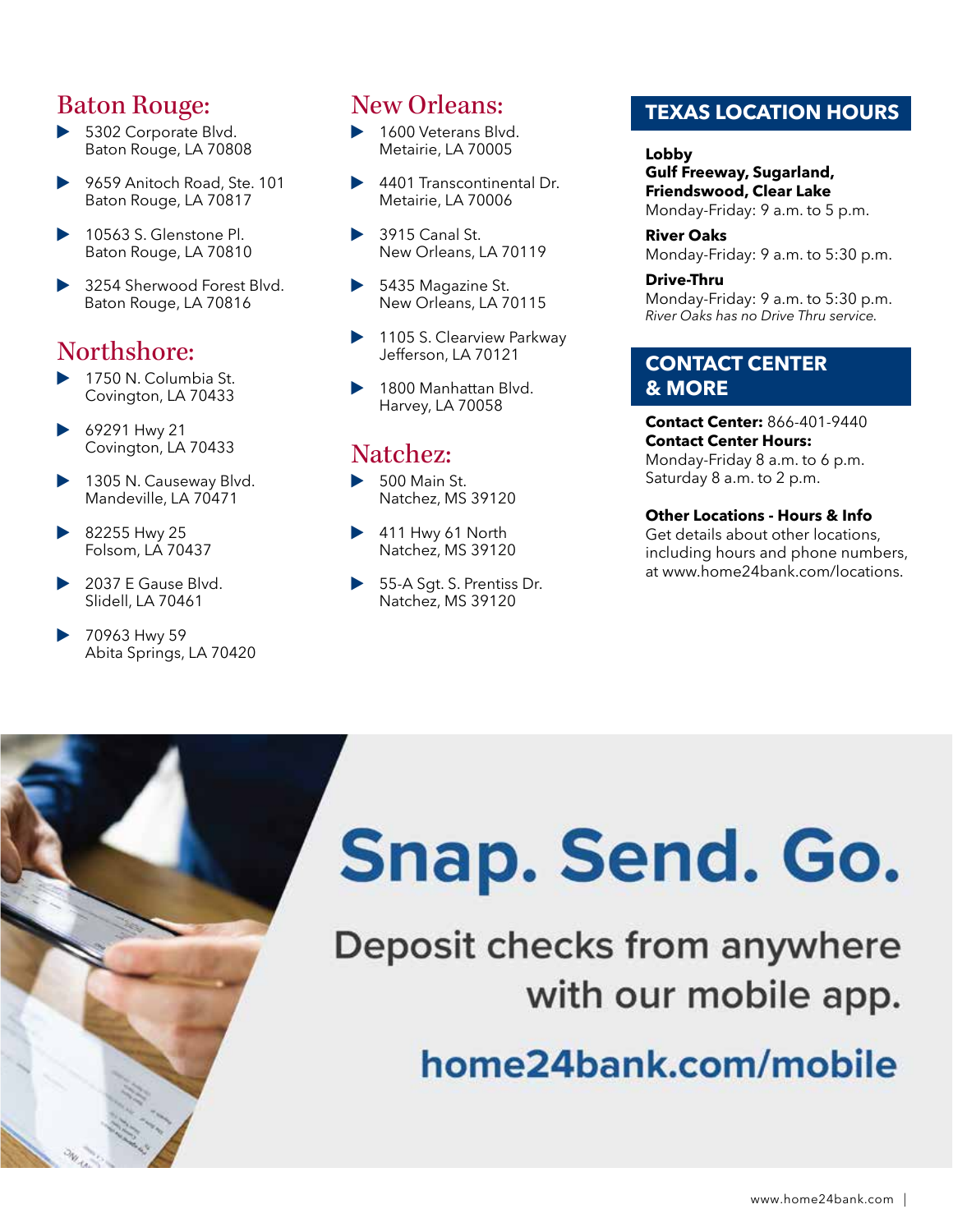## Q&A: What to Expect During and After Systems Conversion

#### **DEPOSIT ACCOUNTS**

#### Q: WILL MY DEPOSIT ACCOUNT NUMBER(S) REMAIN THE SAME?

A: Deposit account numbers will not be affected by this conversion and will remain the same.

#### Q: HOW WILL MY CHECKING OR SAVINGS ACCOUNT CHANGE?

A: Over the weekend of June 24, all Texan Bank accounts will be converted to the Home Bank account that most closely matches the current account type. The charts in this guide show the upcoming changes you can expect. This guide also features terms and conditions and Truth in Savings disclosures for your new accounts.

#### **DEBIT CARDS**

#### Q: WILL I RECEIVE A NEW DEBIT CARD?

A: Texan Bank Debit Card holders will soon receive a new Home Bank VISA® Debit Card, which will replace your existing card(s). Your Texan Bank Debit Card will remain active until 8 a.m. on Monday, June 27. After that time, your Texan Bank Debit Card will be deactivated and will no longer access your account.

You can activate your new Home Bank VISA® Debit Card at any time after receiving the card. However, your new card will not be available for use until Monday, June 27 at 8 a.m., at which time, it is recommended that you properly destroy your Texan Bank Debit Card.

Activate your new card using our automated phone system using the number provided on the sticker attached to the card. Once you have activated your card, you will be asked to select a PIN (personal identification number). Please make sure to select a PIN you can remember. However, if you forget your PIN, you may call 877-284- 2007 to select a new PIN at any time.

If you have any automatic payments or bill payments set up with your current Texan Bank debit card, please be sure to update that information with your new card number, and expiration date, for payments to be processed, beginning June 27, 2022.

If you do not receive a Home Bank debit card by mail, or if you misplace your card, you can visit a Home Bank branch on or after Monday, June 27, to obtain a replacement card.

#### Q: HOW WILL ATM ACCESS CHANGE?

A: With your new Home Bank VISA® Debit Card, you will have access to surcharge-free ATM use at any Home Bank location. For a complete list of surcharge-free Home Bank ATMs, visit www.home24bank.com/locations. Home Bank is also a member of the Community Cash and Dolphin Debit networks, which means you have the option to use over 1,500 participating ATMs, surcharge free. To view lists of participating ATM locations, visit

www.communitycashatm.com or www.dolphindebit.com.

A surcharge of \$1.50 will apply at non-Home Bank, non-Dolphin Debit or non-Community Cash ATMs, plus any charge disclosed by the out-of-network ATM provider at the time of use.



*We strive to keep banking simple and rooted in relationships, while also providing state-of-the-art technologies for your added convenience.*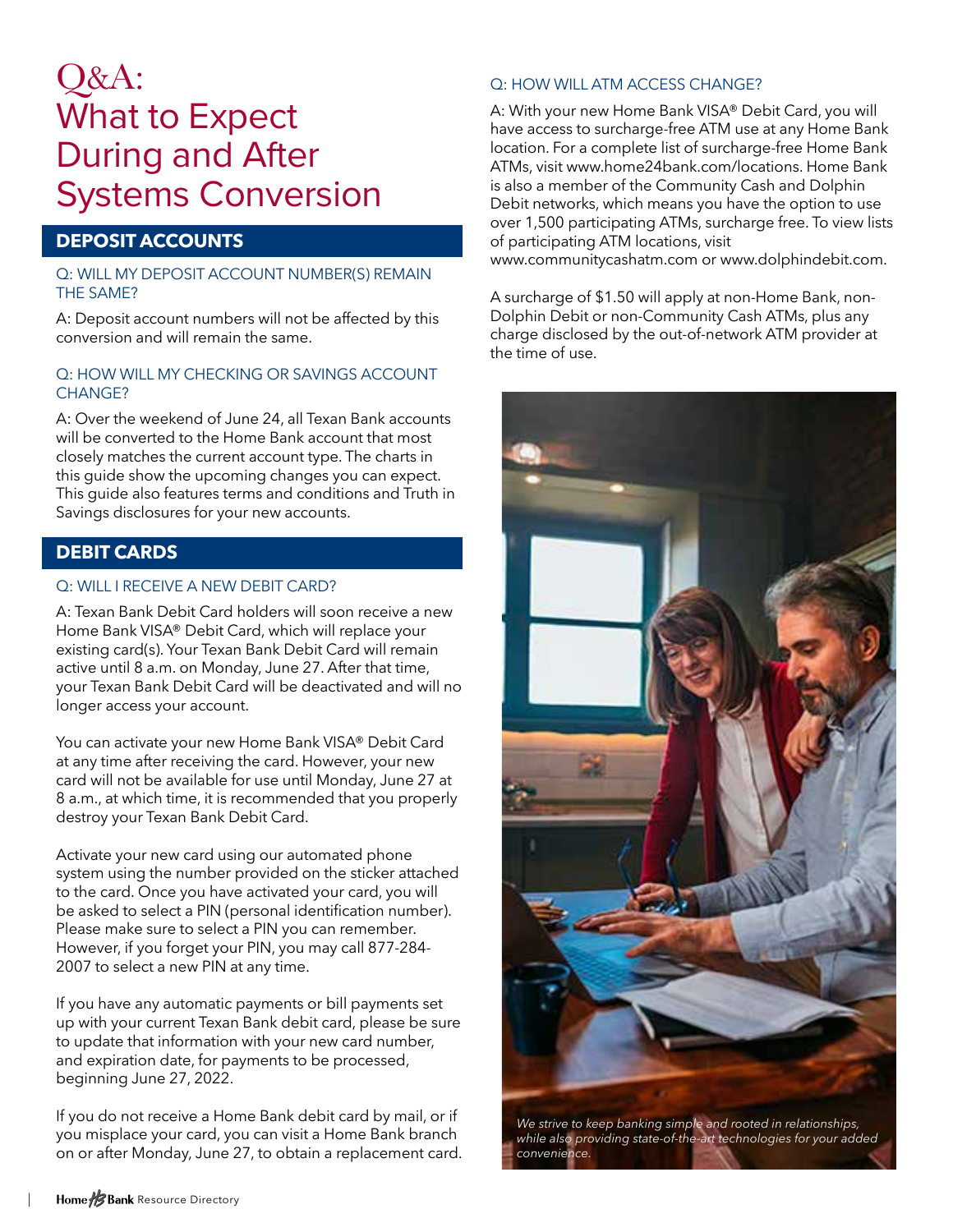#### **MOBILE BANKING**

#### Q: WILL I NEED TO DOWNLOAD A NEW MOBILE APP?

A: Yes. Download the Home Bank mobile app from your app store. You may access your accounts via the Texan Bank mobile app until 3 p.m., Friday, June 24.

After 8 a.m., Monday, June 27, you may access the Home Bank mobile app. You will not be required to re-enroll in online banking to access our mobile app. You may access your account using the same username and password used for online banking.

Business Mobile Banking: Home Bank also offers an app for business users. Once users have downloaded the Home Bank Business mobile app, they may access their account with the same username and password used for online banking.

Note: Texan Bank online and mobile banking will be unavailable over systems conversion weekend. If you try to log in to the Texan mobile app (both personal and business), you will receive an error message after 3 p.m. Friday, June 24.

#### Q: WILL I BE ABLE TO USE MOBILE DEPOSIT THROUGH THE HOME BANK APP?

A: Yes. Mobile deposit will be available with the Texan Bank mobile app through 1 p.m., Friday, June 24. Starting at 8 a.m., Monday, June 27, mobile deposit will be available with the Home Bank mobile app. No mobile deposit history will carry over from the Texan Bank app to the Home Bank app.

#### Q: WHAT WILL HAPPEN TO MY ZELLE SERVICE?

A: Starting at 7 a.m. Friday, June 24, Zelle will no longer be available through Texan Bank. No history or contacts will transfer over to Home Bank. On Monday, June 27, users can re-establish Zelle service with Home Bank's online banking/ Bill Pay service.

#### **ONLINE BANKING AND BILL PAY**

#### Q: WHEN CAN I BEGIN USING ONLINE BANKING AT WWW.HOME24BANK.COM?

A: Online banking services for consumer and business accounts will be available on the Texan Bank website until 3 p.m. Friday, June 24. Beginning at 8 a.m. Monday, June 27, you may login at www.home24bank.com. The Texan Bank website will be redirected to www.home24bank.com and will no longer be available.

#### Q: WILL I NEED TO RE-REGISTER FOR ESTATEMENTS?

A: No. eStatement customers will automatically begin receiving Home Bank eStatements. Statements are covered in greater detail on page 14.

#### Q: WILL MY BILL PAY LOGIN REMAIN THE SAME?

A: Consumer Bill Pay usernames and passwords will transfer automatically to the Home Bank system. Business users will receive a temporary username and password in a separate communication.

#### Q: WHAT IS THE LAST DATE I CAN SCHEDULE A BILL PAYMENT ON THE TEXAN BANK SYSTEM?

A: All bill payments set up through 3 p.m., Friday, June 24, will process as usual.

#### Q: WILL MY CURRENT BILL PAY VENDORS AUTOMATICALLY CONVERT TO HOME BANK'S BILL PAY?

A: Yes. All payees and payment history will automatically convert for consumer and business customers.

#### Q: WILL MY EXTERNAL TRANSFERS PROCESS OVER CONVERSION WEEKEND?

A: Yes, all transfers set up through 3 p.m., Friday, June 24, will process as usual. No transfer history or external accounts will be available after conversion. New transfers and external accounts may be set up starting at 8 a.m., Monday, June 27.

#### Q: WILL I BE REQUIRED TO SET UP NEW TEXT AND EMAIL ALERTS IN HOME BANK'S ONLINE BANKING?

A: Yes. Once you log in to online banking at www. home24bank.com on or after Monday, June 27, you can establish your preferred text and email alerts.

#### Q: Can my account be linked with Quickbooks\Quicken?

A: Yes. However, in preparation, before June 24, users should back up their data file and complete a final transaction download. History might not be available after June 27. We will have instructions for resyncing your accounts starting June 27, available through a link on the Home Bank website.

#### **NEW TO ONLINE BANKING?**

**Visit www.home24bank.com and click the "Personal button" in the Account Login box on our home page. Then click "Enroll in Online Banking."** 

> **Business users, contact your banker to enroll.**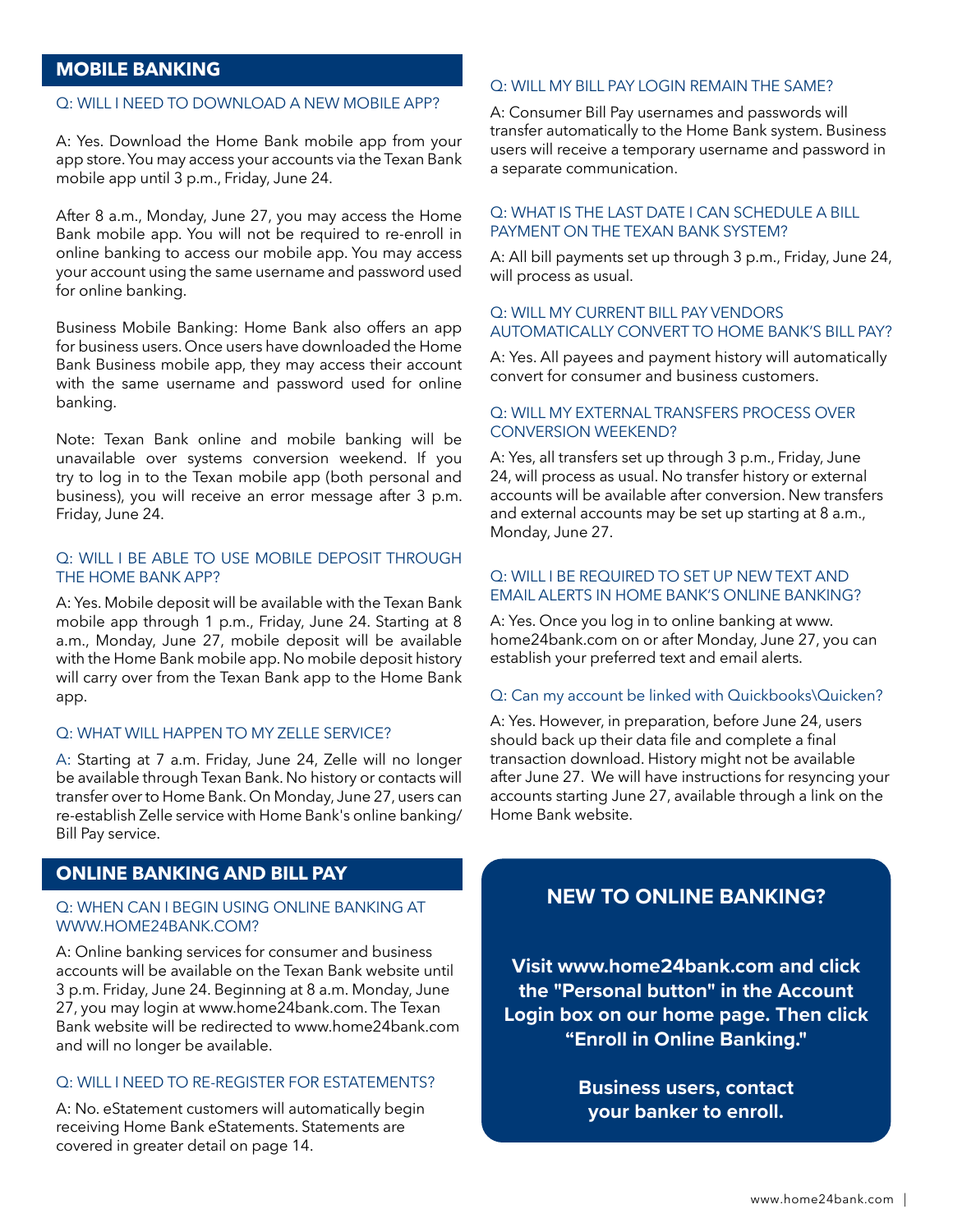#### Q: WHAT ABOUT RECURRING TRANSFERS THAT I HAVE SET UP IN ONLINE BANKING?

A: All recurring transfers will automatically convert with the same payment instructions used previously.

#### **BRANCHES**

#### Q: WHEN CAN I BEGIN USING HOME BANK BRANCHES?

A: On Monday, June 27, you may visit any Home Bank or former Texan Bank location for your banking needs.

#### Q: WILL ALL TEXAN BANK BRANCHES REMAIN OPEN?

A: Yes, all Texan Bank locations will remain open. See the complete list of locations, contact information and updated hours of operation in this guide.

#### **CERTIFICATES OF DEPOSIT (CDS)**

#### Q. WILL THERE BE ANY CHANGES TO THE INTEREST RATE OF MY EXISTING CERTIFICATE OF DEPOSIT (CD)

A: Your current CD account(s) rate, term and related features will remain the same until first maturity after June 27, 2022. Upon maturity, your CD(s) will automatically renew into a CD offered by Home Bank that most closely resembles the term of your current CD. You will receive an Approaching Renewal Advice Notice, which will include upcoming renewal terms and conditions. Please contact us promptly if the terms are not ideal for you. Upon notification, you will have ample time to elect an alternative option that best meets your needs.

#### Q: CAN I WITHDRAW MONEY FROM MY CD PRIOR TO THE MATURITY DATE?

A: Yes, however, early withdrawal penalties may apply if before the maturity date.

#### **FEDERAL DEPOSIT INSURANCE COVERAGE**

#### Q: HOW DOES THIS CHANGE AFFECT MY FDIC INSURANCE OF ACCOUNTS COVERAGE?

A: If you are a client of Texan Bank and Home Bank, and your total deposits exceed FDIC insurance limits, deposits from Texan Bank are separately insured from deposits at Home Bank for at least six months after the legal acquisition date of March 25, 2022. This grace period will give you the opportunity to restructure your accounts, if necessary. Certificates of Deposit (CDs) from Texan Bank are separately insured until the earliest maturity date after the end of the six-month grace period. CDs that mature during the six-month period which are renewed for the same term and in the same dollar amount (either with or without accrued interest) continue to be separately insured until the end of the six-month period. If a CD matures during the six-month grace period and is renewed on any other basis, it would be separately insured only until the end of the six-month grace period. For information on coverage, go to www.fdic.gov/deposit.

#### **CHECK AND DEPOSIT SLIP REORDERS**

#### Q: CAN I USE MY CURRENT CHECKS OR DEPOSIT TICKETS?

A: Yes. You may continue to use any valid pre-printed checks associated with your accounts; however upon reorder, your check type will be converted to one that closely resembles your current check type. Check order fees may vary. When you are ready to reorder, you may do so by contacting any banking center or ordering online at www.home24bank.com. Click the REORDER CHECKS link from the home page of our website. The next time you purchase checks via our vendor, Harland Clark, or from another vendor, you will need to provide the Home Bank routing/transit number: 265270303.

#### **CREDIT CARDS**

#### Q: CAN I CONTINUE TO USE MY CREDIT CARD?

A: Yes. Customers who have a credit card through Card Assets may continue using these cards as usual. Home Bank will not provide support for this service. Contact Card Assets Card Services Center for assistance at 800-854- 7642.

#### **DEPOSITS (AUTOMATED CLEARINGHOUSE ACH)**

#### Q: WHAT HAPPENS TO MY ELECTRONIC DIRECT DEPOSITS OF PAYROLL OR SOCIAL SECURITY PAYMENTS GOING INTO MY ACCOUNT?

A: All electronic credits and debits previously authorized by you, such as direct deposit of Treasury and payroll funds and debit transactions, will continue to flow through your account as specified. Although your account number will not change, the routing number will change. We will make every attempt to send a Notice of Change to the companies depositing and withdrawing from your account(s); however, some companies may require direct notification from you of any changes. You may want to notify those providers of the new routing number effective on and after June 27, 2022, to prevent any delays to these transactions. Home Bank's routing/transit number is 265270303.

#### Q: WHEN WILL FUNDS FROM MY DEPOSITS BE AVAILABLE?

A: Funds from Automated Clearing House (ACH) deposits are available on the day of deposit. Funds from check deposits are available according to our Funds Availability Policy, which is included in this booklet's Agreements and Disclosures Section.

#### **DEPOSIT ACCOUNT STATEMENTS**

#### Q: WILL I RECEIVE A FINAL TEXAN BANK STATEMENT?

A: You will receive a final cut-off statement for checking and savings accounts, which should include all transactions since your last statement through our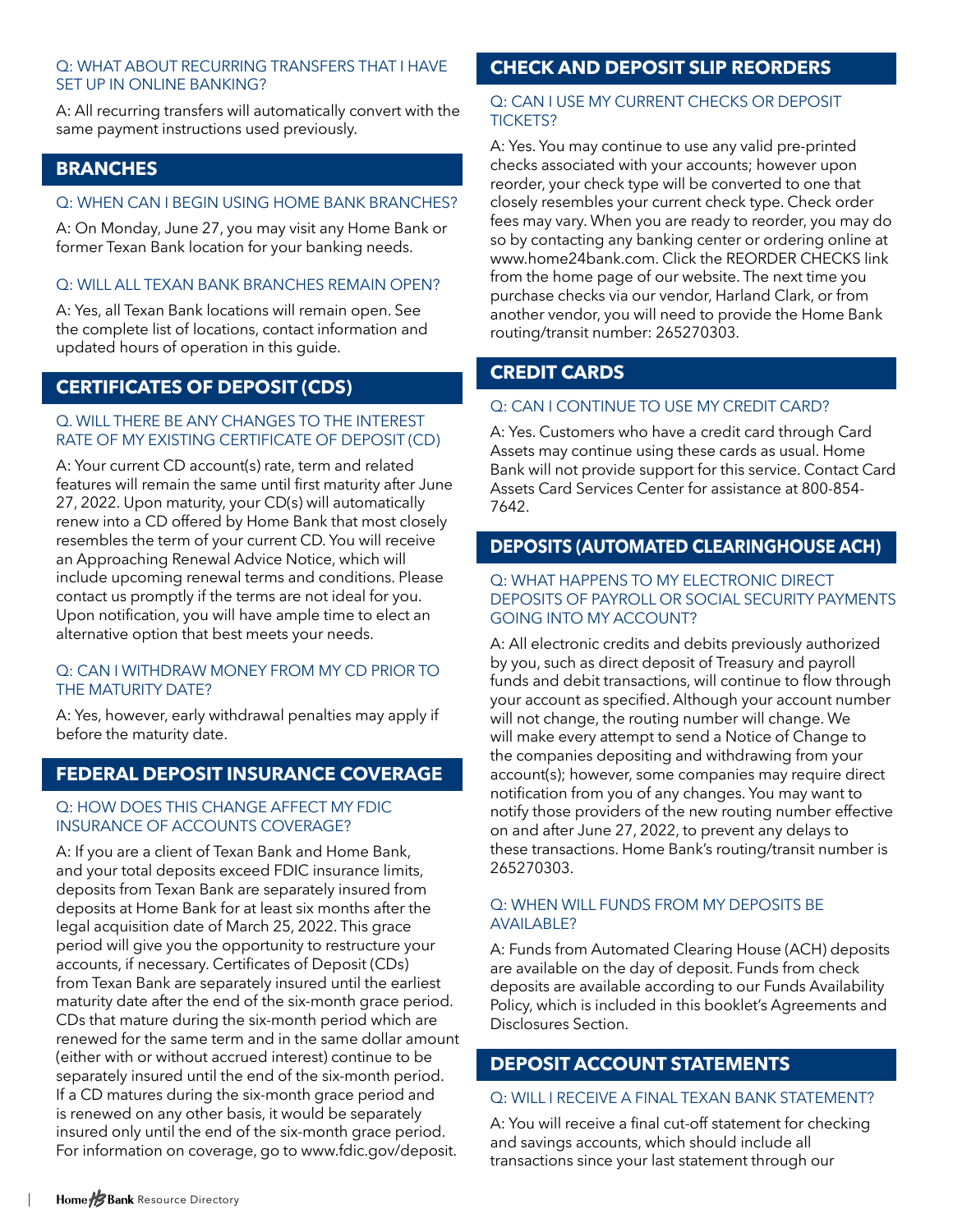conversion date of June 24, 2022. Any interest earned through June 26, 2022, on checking, savings and money market accounts will appear on this statement. Monthly service charges will be waived for the shortened statement cycle.

#### Q: WILL THERE BE ANY CHANGES TO MY DEPOSIT STATEMENTS?

A: Yes. You will receive a new statement that will appear in a slightly different format; however, it will include the same information you currently receive. Refer to the chart below to determine your Home Bank checking and savings statement cycle.

| <b>Current Statement Cycle</b> | <b>New Statement Cycle</b>                             |
|--------------------------------|--------------------------------------------------------|
| 1st & 5th of the month         | 5th of the month                                       |
| 9th & 10th of the month        | 10th of the month                                      |
| 15th of the month              | 15th of the month                                      |
| 20th of the month              | 20th of the month                                      |
| 25th of the month              | 25th of the month                                      |
| 28th of the month              | 27th of the month                                      |
| 30th of the Month              | 30th of the month                                      |
| Savings<br>Accounts            | Quarterly, unless<br>otherwise noted<br>in this quide. |

Note: You may receive multiple statements during June, including your regular monthly statement from Texan Bank, your final cutoff statement from Texan Bank, and your first Home Bank statement on your new statement cycle date listed above.

#### **COMBINED STATEMENTS**

#### Q. WILL I CONTINUE TO RECEIVE A COMBINED STATEMENT?

A: Yes. We anticipate you will continue to receive combined statements between checking and savings accounts. Should you find that one of your accounts does not appear on your statement, please give us a call.

#### **ESTATEMENTS**

#### Q: WILL I CONTINUE TO RECEIVE ESTATEMENTS?

A: Yes. Access to Texan Bank eStatements will be available until Friday, June 24. Texan Bank eStatement customers will automatically begin receiving eStatements from Home Bank. Texan Bank eStatement history will be available within the Home Bank online banking website, but access to these files will be delayed for several weeks after systems conversion. Contact your banker if you require access to Texan statement history in the meantime.

#### **INDIVIDUAL RETIREMENT ACCOUNTS (IRAs)**

#### Q: WILL MY IRA ACCOUNT CHANGE?

A: As of June 27, 2022, Home Bank is the new custodian of your IRA account. Your current IRA CD account rate, term and related features will remain the same until first maturity after June 27, 2022. Upon maturity, your IRA CD(s) will automatically renew into an IRA CD that most closely resembles your current IRA CD term. You will receive an Approaching Renewal Advice Notice, which will include upcoming renewal terms and conditions. Please contact us promptly if the terms are not ideal for you. Upon notification, you will have ample time to elect an alternative option

#### Q: WILL I BE ABLE TO MAKE CONTRIBUTIONS IN ANY AMOUNT TO MY EXISTING IRA?

A: For IRA accounts, minimum additions of \$25 are permitted at any time up to your maximum annual contribution, without extending the maturity date.

#### **LOANS**

#### Q: ARE THERE ANY CHANGES TO THE TERMS AND CONDITIONS OF MY CONSUMER, COMMERCIAL OR LINE OF CREDIT LOANS?

A: The terms and conditions of your loan or line of credit will remain the same. Fees and late charges will be assessed in accordance with your contract/agreement unless you receive a separate notification of any changes. If you have any type of commercial loan or line of credit or a consumer line of credit, you will receive a monthly billing statement or notice containing loan information as long as there is activity or an outstanding balance on your loan/line. Please remit payment to the address on your statement or notice. You will be notified in advance if any changes are made to the manner in which you are billed for payment or your payment due date.

#### Q: WILL MY MORTGAGE LOAN BE AFFECTED?

A: If you currently have a home mortgage financed and serviced by Texan Bank, your mortgage rate, terms and conditions will not be affected. This means the terms and conditions of your mortgage loan will remain the same, and fees and late charges will be assessed in accordance with your contract/agreement, unless you receive a separate notification of any changes. Please continue to remit payments to the same mailing address you currently use. You will be notified if any changes are made to the manner in which you are billed for payment or the payment due date.

Changes will occur as to where your mortgage will be serviced going forward. You will soon receive a separately mailed servicing transfer notice outlining these servicing changes.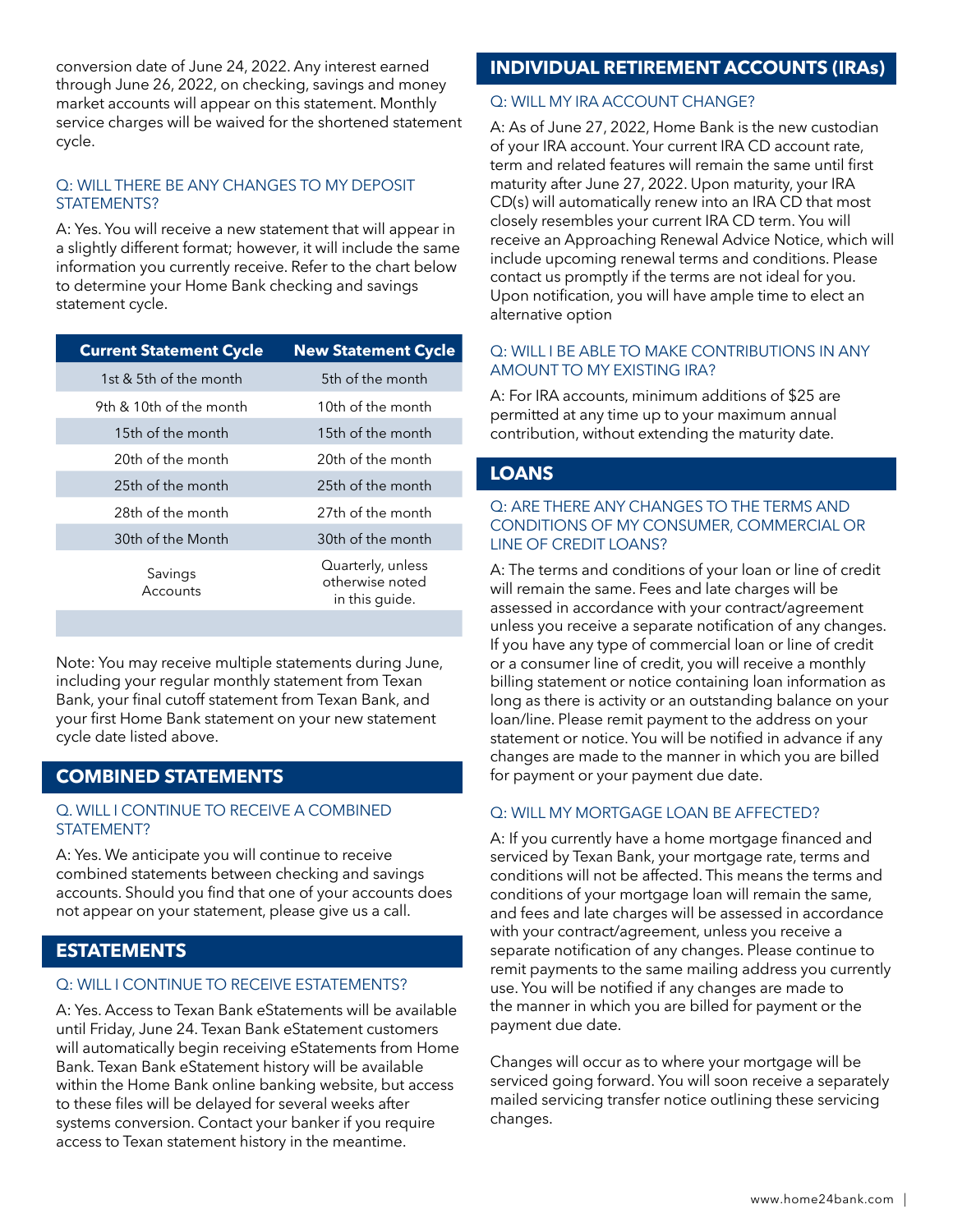#### Q: WILL HOME BANK CONTINUE TO AUTOMATICALLY DEBIT MY DEPOSIT ACCOUNT FOR MY LOAN PAYMENT?

A: Yes. Home Bank will continue to draft payments from the account you currently have set up for that purpose.

#### Q: WILL MY LOAN ACCOUNT NUMBER REMAIN THE SAME?

A: Yes. We anticipate no change to your loan account number; however, if changes must be made, you will be notified in advance of those changes.

#### **MERCHANT SERVICES**

#### Q: WILL CHANGES OCCUR RELATED TO MERCHANT SERVICES?

A: Merchants who currently process through Texan Bank's third-party merchant provider will continue using their merchant services uninterrupted. If there are changes to your service provider in the future, Home Bank will notify you prior to that change.

#### **TREASURY MANAGEMENT SERVICES**

#### Q: WILL MY CASH AND TREASURY MANAGEMENT SERVICES REMAIN THE SAME?

A: If your business currently utilizes Texan Bank's Treasury Management Services, the same services will be offered and granted upon conversion. You will be required to accept Home Bank's Treasury Management Services Terms & Conditions prior to using Home Bank's service beginning Monday, June 27. Users should read the terms and conditions and click "I agree" during the initial sign in process. Click the "Download a PDF" hyperlink to download the terms and conditions.

#### Q: WILL MY ACH ORIGINATION SERVICE CHANGE?

A: Your ACH service will not be interrupted. Please continue to use this service via online banking as usual. In preparation for systems conversion, the last date to submit an ACH file through Texan Bank's online banking is 3 p.m., Friday, June 24. Once logged in to online banking at Home Bank, you can begin submitting files on Monday, June 27. Your payee information will automatically transfer. We may contact you from time to time to confirm ACH activity when adding new recipients, updating account information or if file amounts are out of the ordinary.

#### Q: WILL REMOTE DEPOSIT SERVICE REMAIN THE SAME?

A: Remote Deposit Capture service will not be interrupted. Please continue to use this service via online banking as usual. In preparation for systems conversion, the last date to submit a remote deposit through Texan Bank's online banking is 3 p.m., Friday, June 24. Once logged in to online banking at Home Bank, you can begin submitting files on Monday, June 27.

#### Q: HOW WILL POSITIVE PAY BE AFFECTED?

A: Positive Pay service will not be interrupted. In preparation for the system conversion on Monday, June 27, the last date to decision Positive Pay items through Texan Bank's Online Banking system will be 11 a.m., Friday, June 24.

Once all items are paid or returned, a copy of all outstanding issued checks will be retrieved from the Texan Bank Positive Pay system and uploaded to Home Bank's Positive Pay system for review beginning Monday, June 27. Additional information will soon be provided about this system, including a user guide.

#### **WIRE TRANSFERS**

#### Q: WILL PROCEDURES CHANGE RELATED TO INCOMING AND OUTGOING WIRE TRANSFERS?

A: Wire transfer instructions will change beginning at systems conversion on Monday, June 27.

*compatible with*  New Domestic Incoming Wire Transfer Instructions for use *Mobile Wallet services such as Apple Pay©, Samsung Pay© and Android Pay©.*  beginning June 27, 2022:

Bank Name: Home Bank, NA Routing Number: 265270303 Beneficiary Name: Your name Beneficiary Account: Your Home Bank Account Number

New International Incoming Wire Transfer Instructions for use beginning Monday, June 27, visit https://secure. westernunion.com/forms/tt/na/?clientid=59763-US and complete the required fields.

You may contact your nearest bank branch for wire transfer assistance. Our staff will work with you to ensure outgoing wire transfer requests include the appropriate wire transfer instructions. If you expect an incoming wire to your account after June 27, 2022, you should make every effort to provide the sender with Home Bank's updated wiring instructions. Note: The processing cut-off time for incoming wires is 3:30 p.m. and outgoing wires is 2 p.m. CST.

#### Q: WILL ONLINE WIRE TRANSFER SERVICE REMAIN THE SAME?

A: Online wire service will not be interrupted. Please continue to use this service via online banking as usual. In preparation for systems conversion, the last date to submit an online wire through Texan Bank's online banking is 3 p.m., Friday, June 24. Once logged in to online banking at Home Bank, you can schedule online wires starting Monday, June 27.

If you are a business currently using Online Wire Services, you will be contacted separately to review any adjustments necessary to your wire service, including recurring wires.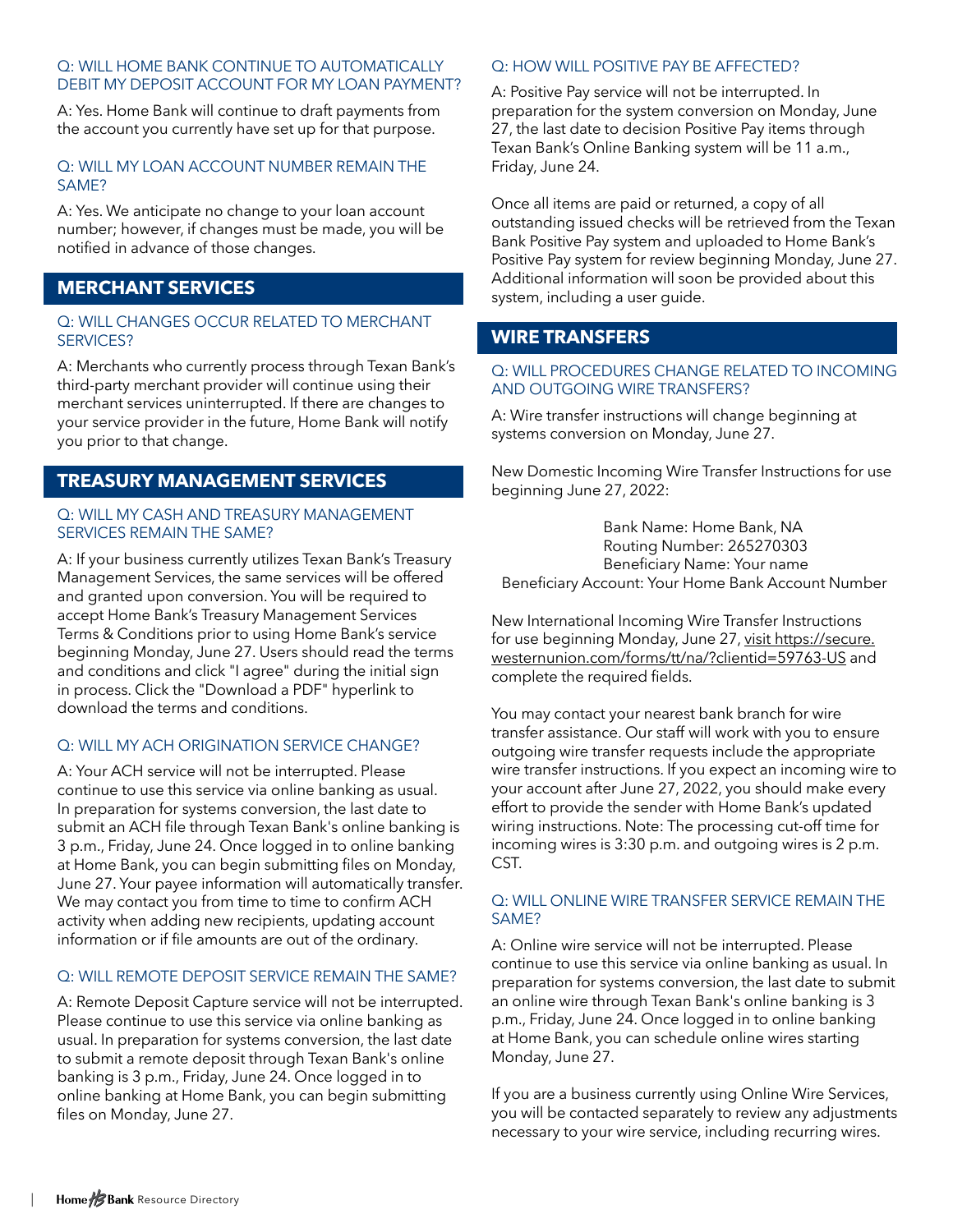#### **CONTACT CENTER**

#### Q: WHO CAN I CONTACT IF I STILL HAVE QUESTIONS?

A: Our Contact Center can best help you with questions related to the conversion; however, we will not have immediate access to your account information until June 27, 2022. If you need information right away regarding balances, account histories, payments, etc., please contact your local banker. On or after June 27, 2022, you may continue to contact your personal banker or you may contact Home Bank's Contact Center at 866-401-9440 for all your banking needs.

You can email us at CustomerCare@home24bank.com. For your protection, please be sure to send any communication that contains personally identifiable information (such as social security or other identifying numbers) to us through the secure email form available on our website Contact Us page.

#### Customer Complaints:

We value your business and welcome any questions, concerns or complaints you may have. Written complaints should be addressed to: Home Bank, Attention: Compliance Department, 503 Kaliste Saloom Rd., Lafayette, LA 70508.

For unresolved issues or general concerns you may contact Home Bank's regulator, the Office of the Controller of the Currency (OCC) at OCC Customer Assistance Group, P.O. Box 53570, Houston, TX 77052.

#### **OVERDRAFT SERVICES AND AUTOMATIC TRANSFERS FROM LINKED ACCOUNTS**

#### Q: DOES HOME BANK OFFER OVERDRAFT PROTECTION ON CHECKING ACCOUNTS?

A: Yes, effective June 27, 2022, if your account is in good standing, you will be automatically enrolled in our Standard Service which covers overdrafts on checks and ACH transactions up to \$600.00 on consumer accounts and \$800.00 on business accounts. If you would like to opt-in to our Extended Service, which covers ATM and everyday debit card transactions, you may contact your nearest branch or our Contact Center to enroll. Please see our Discretionary Overdraft Privilege Policy Description and Disclosure in the back of this booklet for details.

#### Q: WILL I CONTINUE TO HAVE OVERDRAFT PROTECTION VIA MY LINKED ACCOUNT?

A: All automatic transfers previously set up with Texan Bank, established between two accounts, will continue upon conversion. If you currently have an automatic transfer established to prevent overdrawing a checking account, and funds are needed to complete a transaction, on or after June 27, 2022, funds will automatically transfer in \$100.00 increments from your linked account at a cost of \$3.00 per transfer. If your balance is less than \$100.00, the remaining balance in your linked account will be transferred.

#### **SAFE DEPOSIT BOXES**

#### Q: WILL I STILL HAVE ACCESS TO MY SAFE DEPOSIT BOX?

A: Yes. You may access your safe deposit box during normal business hours. Home Bank will honor your existing Safe Deposit Box Agreement. Box location and size should remain the same.

#### Q. WILL MY ANNUAL SAFE DEPOSIT BOX RENT INCREASE?

A. Yes. Upon your next annual safe deposit box rental billing, your pricing will increase to match Home Bank pricing, which is indicated in the chart below for corresponding box sizes.

| <b>Box</b><br><b>Size</b> | Texan<br><b>Annual Box Rental</b> | <b>Home Bank</b><br><b>Annual Box Rental</b> |
|---------------------------|-----------------------------------|----------------------------------------------|
| $3 \times 10$             | \$30.00                           | \$50.00                                      |
| $5 \times 10$             | \$50.00                           | \$75.00                                      |
| $10 \times 10$            | \$80.00                           | \$100.00                                     |

#### Q. WHAT IF I LOSE MY SAFE DEPOSIT BOX KEYS?

A. Replacement keys are available for a fee of \$110, per set. Safe Deposit Box drilling is \$150.00.

If additional changes are made related to your Safe Deposit Box terms and conditions, you will receive a separate notice from us at least 30 days in advance of the change.

#### **TELEBANC**

#### Q: DOES HOME BANK HAVE TELEBANC/TELEPHONE BANKING?

A: Yes. With Home Bank's free telephone banking/ Telebanc service you can access your current account balance, transfer funds between accounts with us, request a statement and more.

On Monday, June 27, 2022, at 8 a.m., you may reach our telephone banking service at 866-549-9430. When you access Home Bank's telephone banking for the first time, you will be asked for your account number and your personal identification number (PIN). Your current PIN will be transferred to Home Bank's Telebanc system. Note: Texan Bank's telephone banking access line will be discontinued. Please update your records.

> **Still have questions? Reach out to your local banker for more information. We're here to help!**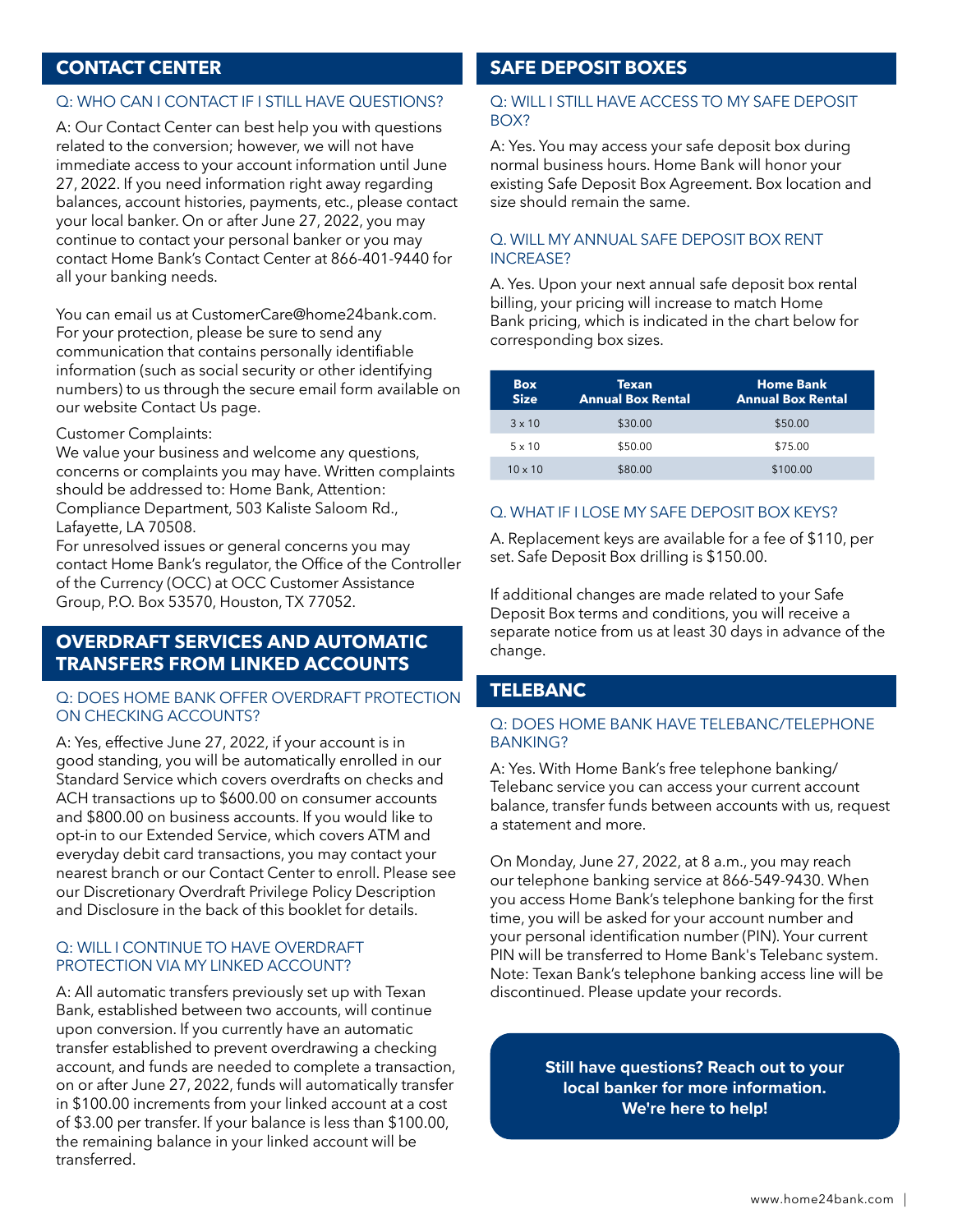



Home Bank believes in serving our community through volunteerism, and we give to causes that help further education and provide a better quality of life for the future.

## **ABOUT HOME BANK**

## Growing, Investing, and Serving In Our Communities

Home Bank is committed to serving the needs of our communities. Like Texan Bank, we have earned our reputation as trusted financial partners for families and businesses, because our bankers put you first. It's part of our culture, and it's what sets us apart.

## Giving Back

Giving back is part of Home Bank's core values, and we show that through financial support and volunteerism. Our team members are community supporters who give their time and donations to important causes. Serving on boards, committees and as volunteers for nonprofits across the bank's footprint, the Home Bank team is invested in local giving.

Through workplace giving, we put our dollars to work with schools and nonprofits. Our small grant program, Home Bank Helps, is 100% employee funded and directed.

Interested Houston-area nonprofits can apply for 2023 grants in March 2023. Local 501(c)(3) nonprofits, private schools and public schools are eligible to apply for funds. Learn more online at www.home24bank.com. Search keyword "grant" for details.